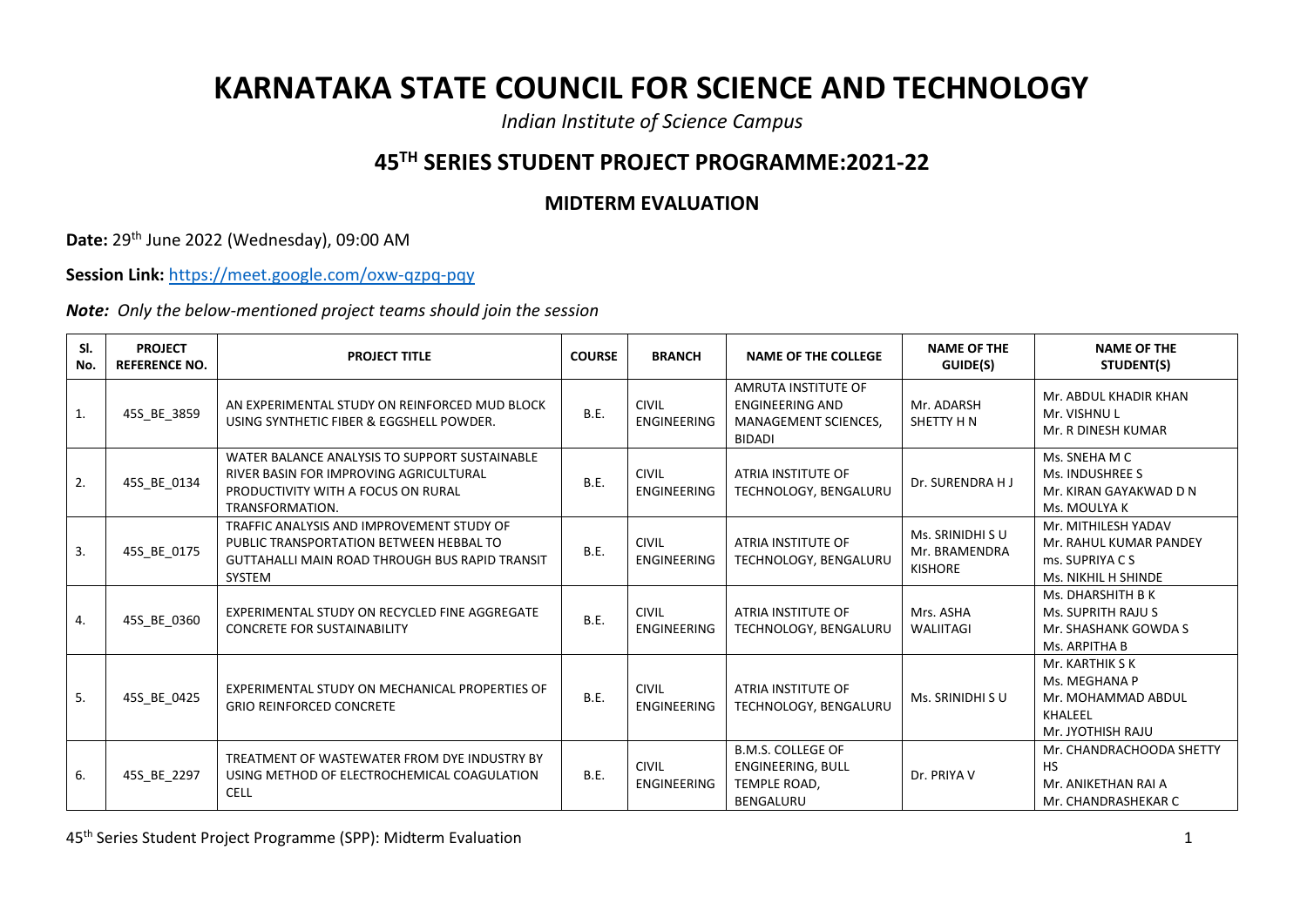|     |               |                                                                                                                                |             |                                         |                                                                            |                                              | Mr. CHANDAN R                                                                        |
|-----|---------------|--------------------------------------------------------------------------------------------------------------------------------|-------------|-----------------------------------------|----------------------------------------------------------------------------|----------------------------------------------|--------------------------------------------------------------------------------------|
| 7.  | 45S_BE_4067   | DEVELOPMENT OF ENERGY-EFFICIENT AND SUSTAINABLE<br>SCC USING SILICA-RICH PORCELAIN POWDER AND C&D<br><b>WASTE AS AGGREGATE</b> | B.E.        | <b>CIVIL</b><br><b>ENGINEERING</b>      | <b>B.M.S. COLLEGE OF</b><br>ENGINEERING, BULL<br>TEMPLE ROAD,<br>BENGALURU | Dr. S GIRISH<br>Dr. S<br>MURALIDHARA         | Ms. SRI LAKSHMI IYENGAR K R<br>Mr. VIKRAM M GADGE<br>Mr. VIHA.L<br>Mr. SURYA M       |
| 8.  | 45S_MTech_115 | MECHANICALLY ACTIVATED POND ASH BASED GEO-<br><b>POLYMER CONCRETE</b>                                                          | M.Tech      | <b>CIVIL</b><br><b>ENGINEERING</b>      | <b>B.M.S. COLLEGE OF</b><br>ENGINEERING, BULL<br>TEMPLE ROAD,<br>BENGALURU | Dr. R V<br>RANGANATH                         | Mr. AKASH K S                                                                        |
| 9.  | 45S BE 3695   | EXPERIMENTAL STUDIES ON BANANA FIBRE AND ARECA<br>FIBRE USED AS FIXED AERATED BEDS FOR DOMESTIC<br><b>WATER TREATMENT</b>      | B.E.        | <b>CIVIL</b><br><b>ENGINEERING</b>      | <b>BANGALORE INSTITUTE OF</b><br>TECHNOLOGY, BENGALURU                     | Ms. KAVANA S                                 | Ms. NILAYA JAISWAL<br>Mr. PALLAV BHARDWAJ<br>Mr. SANDEEP PATIL<br>Mr. S CHANDAN      |
| 10. | 45S_BE_4387   | DESIGN OF ECO-FRIENDLY, COST EFFECTIVE WATER<br>FILTER USING EASILY AVAILABLE LOCAL MATERIALS                                  | <b>B.E.</b> | <b>CIVIL</b><br><b>ENGINEERING</b>      | <b>BANGALORE INSTITUTE OF</b><br>TECHNOLOGY, BENGALURU                     | Mr. K V MAHESH<br>CHANDRA                    | Mr. MURALI S<br>Ms. ADITHI HEGDE<br>Ms. AYUSHI SHRIVASTAV<br>Mr. MOHAN DAS           |
| 11. | 45S MTech 029 | A STUDY ON REPAIR EFFECTIVENESS OF DAMAGED RC<br>BEAMS WITH CIRCULAR OPENINGS USING CFRP SHEETS                                | M.Tech      | <b>STRUCTURAL</b><br><b>ENGINEERING</b> | <b>BANGALORE INSTITUTE OF</b><br>TECHNOLOGY, BENGALURU                     | Dr. VATHSALA                                 | Ms. ANUSHA V S                                                                       |
| 12. | 45S_BE_4065   | EFFECT OF NANO SILICA AND WASTE STEEL SCRAP ON<br>MECHANICAL PROPERTIES OF CONCRETE                                            | B.E.        | <b>CIVIL</b><br><b>ENGINEERING</b>      | <b>BANGALORE</b><br><b>TECHNOLOGICAL</b><br>INSTITUTE, BENGALURU           | Mrs. BHAWANI<br>MANDA<br>Mr. GURUDATH.C      | Mr. MOHAMAD IFTEKAR<br><b>HUSSAIN</b><br>Mr. SHARATH S N<br>Mr. SACHLANG JAMATIA     |
| 13. | 45S BE 4437   | EFFECT OF RICE HUSK ASH ON MECHANICAL PROPERTIES<br>OF HIGH PERFORMANCE CONCRETE                                               | B.E.        | <b>CIVIL</b><br><b>ENGINEERING</b>      | <b>BANGALORE</b><br>TECHNOLOGICAL<br><b>INSTITUTE, BENGALURU</b>           | Ms. DARSHINI P B<br>Mr. GURUDATH C           | Mr. BOM BAHADUR B K<br>Ms. RAKSHITA<br>Mr. HIRDESH BAMMA<br><b>SUJAN ADHIKARI</b>    |
| 14. | 45S BE 1357   | STUDY ON BEHAVIOUR OF MASONRY UNITS<br>MANUFACTURED WITH C & D WASTE                                                           | <b>B.E.</b> | <b>CIVIL</b><br><b>ENGINEERING</b>      | C.M.R. INSTITUTE OF<br>TECHNOLOGY, BENGALURU                               | Ms. VIBHA N<br><b>DALWAI</b>                 | Mr. ESHWARCHANDRA G M<br>Mr. HARSHIL R<br>Mr. BHUVANESHWAR REDDY V<br>Ms. CHETHANA R |
| 15. | 45S_BE_2123   | HYDROPONIC (SOILLESS) FARMING: THE TECHNOLOGY<br><b>TOWARDS SUSTAINABILITY</b>                                                 | <b>B.E.</b> | <b>CIVIL</b><br><b>ENGINEERING</b>      | <b>CAMBRIDGE INSTITUTE OF</b><br>TECHNOLOGY, BENGALURU                     | Prof. MAHESH<br><b>KUMAR S</b>               | Ms. ASHWINI<br>Ms. BRUNDA S<br>Mr. CHARAN K<br>Mr. SATHISH R                         |
| 16. | 45S BE 1435   | NANOTECHNOLOGY BASED MUILTPURPOSE COATING<br>FOR WATERPROOFING AND THERMAL INSULATION                                          | <b>B.E.</b> | <b>CIVIL</b><br><b>ENGINEERING</b>      | DAYANANDA SAGAR<br>ACADEMY OF TECHNOLOGY<br>AND MANAGEMENT,<br>BENGALURU   | Prof.<br>JAYATHEERTHA HS<br>Dr. RAGHUNATH HS | Mr. PRUTHVI B N<br>Ms. POOJA PATEL<br>Mr. KRUTHANK M R<br>Mr. AKSHAY GOWDA H V       |
| 17. | 45S BE 1464   | ECO-FRIENDLY MODULAR HOUSING USING<br>PREFABRICATED COCONUT COIR PANNELS                                                       | B.E.        | <b>CIVIL</b><br><b>ENGINEERING</b>      | DAYANANDA SAGAR<br>ACADEMY OF TECHNOLOGY                                   | Mr. P GIRISH                                 | Mr. RACHITH VASUMAN S<br>Mr. NIYAM YAGNIK P                                          |

45th Series Student Project Programme (SPP): Midterm Evaluation 2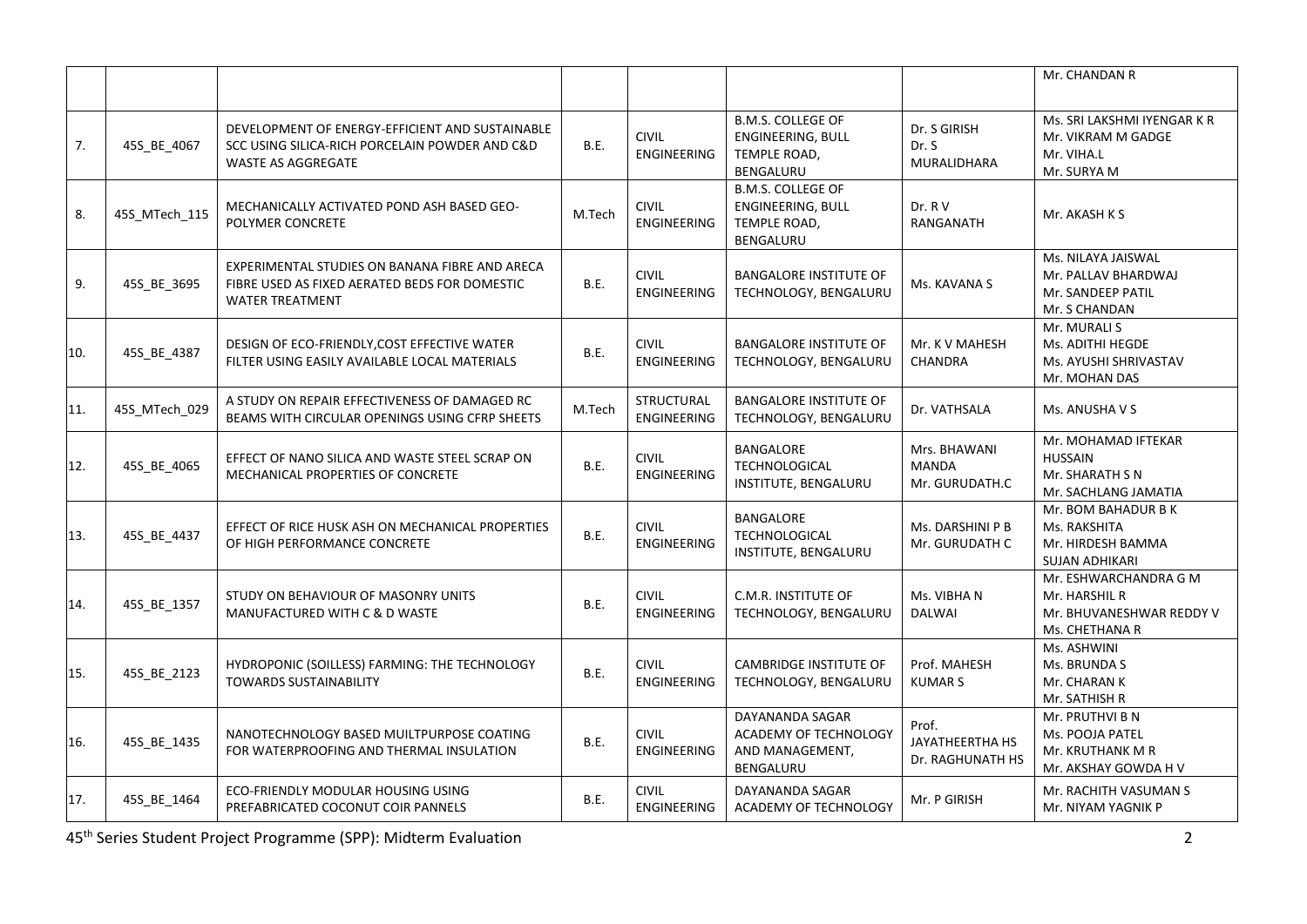|     |             |                                                                                                                                                                                                                                                                             |      |                                    | AND MANAGEMENT,<br>BENGALURU                                   |                                         | Mr. CHANDAN GOWDA H S<br>Mr. MADHU M                                                    |
|-----|-------------|-----------------------------------------------------------------------------------------------------------------------------------------------------------------------------------------------------------------------------------------------------------------------------|------|------------------------------------|----------------------------------------------------------------|-----------------------------------------|-----------------------------------------------------------------------------------------|
| 18. | 45S_BE_0078 | APPLICATION OF FISH SCALE POWDER AS BIO-MATERIALS<br>IN BITUMINOUS MIXTURES                                                                                                                                                                                                 | B.E. | <b>CIVIL</b><br><b>ENGINEERING</b> | DAYANANDA SAGAR<br><b>COLLEGE OF ENGINEERING,</b><br>BENGALURU | Dr. SHIVA KUMAR.G                       | Mr. ANANTH. V. SHEDGERI<br>Mr. AKASH<br>Mr. DARSHAN. R<br>Mr. GOWDA. C. K               |
| 19. | 45S_BE_0219 | MODELLING OF LIGHTENING ARRESTING SYSTEM USING<br>SOLAR PANELS AND HARVESTING THE ENERGY IN<br>BATTERY AND UTILISING THE SAME FOR PRODUCTION<br>OF ELECTRICITY                                                                                                              | B.E. | <b>CIVIL</b><br><b>ENGINEERING</b> | DAYANANDA SAGAR<br>COLLEGE OF ENGINEERING,<br>BENGALURU        | Mrs. SUSHMA C K                         | Mr. CHINTALA SAITEJA<br>Ms. ERAM SHAYUK<br>Ms. BHAVYASHREE N<br>Ms. BHAGYASHREE         |
| 20. | 45S_BE_0266 | EXPERIMENTAL EVALUATION OF STONE MATRIX<br><b>ASPHALT WITH CRUMB RUBBER</b>                                                                                                                                                                                                 | B.E. | <b>CIVIL</b><br><b>ENGINEERING</b> | DAYANANDA SAGAR<br><b>COLLEGE OF ENGINEERING,</b><br>BENGALURU | Dr. ABHIJITH C C                        | Ms. ANUSHREE S J<br>Ms. EVANJELIN RAMYA C<br>Ms. HARSHA S WALE<br>Ms. MEGHANA B K       |
| 21. | 45S_BE_0283 | EVALUATION OF HEAVY METALS POLLUTION INDEX AND<br>SUITABILITY STUDIES FOR DRINKING, AGRICULTURAL<br>CRITERIA AND ALSO STUDY OF REMOVAL OF<br>CONTAMINATION BY USING NANO PARTICLES-A CASE<br>STUDY OF DOBBOSPET INDUSTRIAL AREA<br>SURROUNDING REGION, BANGALURU RURAL PART | B.E. | <b>CIVIL</b><br><b>ENGINEERING</b> | DAYANANDA SAGAR<br><b>COLLEGE OF ENGINEERING,</b><br>BENGALURU | Dr. NANDEESHA                           | Mr. MANOHAR P<br>Mr. M N HARSHA<br>Mr. MALLUKUMAR<br>Mr. KARUNAKARA H K                 |
| 22. | 45S_BE_0433 | DIGITAL DOCUMENTATION AND PRESERVATION OF<br>HERITAGE STRUCTURE USING REVERSE ENGINEERING.                                                                                                                                                                                  | B.E. | <b>CIVIL</b><br><b>ENGINEERING</b> | DAYANANDA SAGAR<br>COLLEGE OF ENGINEERING,<br>BENGALURU        | Prof. NEETHU URS                        | Mr. SUHAS M<br>Mr. PRITHVI N PRABHU<br>Ms. PRERANA J P<br>Mr. VIKAS KT                  |
| 23. | 45S BE 0484 | OPTIMIZATION OF PHYSIO-CHEMICAL PARAMETERS FOR<br>BIOSORPTION OF HEAVY METALS USING ALLIUM<br>SATIVUM AND ZINGIBER OFFISCINALE.                                                                                                                                             | B.E. | <b>CIVIL</b><br><b>ENGINEERING</b> | DAYANANDA SAGAR<br><b>COLLEGE OF ENGINEERING,</b><br>BENGALURU | Prof. SPOORTHY<br>SADASHIV<br>SHANUBHOG | Mr. SHARANABASAVA SAHUKAR<br>Mr. SURESH MADAR<br>Mr. TANUSH B<br>Mr. SRIPANTH H S       |
| 24. | 45S_BE_1472 | EXPERIMENTAL STUDY ON PARTIAL REPLACEMENT OF<br>COARSE AGGREGATE BY EPS(Expanded Polystyrene)<br><b>BEADS IN CONCRETE BLOCKS</b>                                                                                                                                            | B.E. | <b>CIVIL</b><br><b>ENGINEERING</b> | DAYANANDA SAGAR<br><b>COLLEGE OF ENGINEERING,</b><br>BENGALURU | Prof. MOHAMMED<br><b>ISMAIL</b>         | Ms. DUPUGUNTALA L<br>PRANAHITA<br>Mr. PUNKESH KUMAR<br>Mr. SHWETANK<br>Ms. SHABANA BANU |
| 25. | 45S_BE_0659 | EFFECT OF RECYCLED ASPHALT PAVEMENT AND GROUND<br><b>GRANULATED BLAST FURNACE SLAG AS A COMPOSITE</b><br>MATERIALS IN RIGID PAVEMENT                                                                                                                                        | B.E. | <b>CIVIL</b><br>ENGINEERING        | DON BOSCO INSTITUTE OF<br>TECHNOLOGY, BENGALURU                | Dr. R L RAMESH                          | Ms. NAMITHA K<br>Ms. TEJASHWINI C P<br>Mr. ABHISHEK                                     |
| 26. | 45S_BE_0670 | EXPERIMENTAL INVESTIGATION OF PARTIAL<br>REPLACEMENT OF AGGREGATE WITH STEEL SLAG AND<br>COCONUT BIOCHAR AS FILLER MATERIAL IN<br><b>BITUMINOUS PAVEMENTS</b>                                                                                                               | B.E. | <b>CIVIL</b><br><b>ENGINEERING</b> | DON BOSCO INSTITUTE OF<br>TECHNOLOGY, BENGALURU                | Mr. RAGHAVENDRA<br>N                    | Mr. ATIF A JAMADAR<br>Mr. MD SHUKRULLA KHAN<br>Mr. OBALANAYAK M S<br>Mr. AKASH R S      |
| 27. | 45S_BE_0674 | EXPERIMENTAL BEHAVIOR OF STEEL FIBER REINFORCED<br>CONCRETE WITH PARTIAL REPLACEMENT OF GOLD MINE<br>WASTE FOR FINE AGGREGATES                                                                                                                                              | B.E. | <b>CIVIL</b><br><b>ENGINEERING</b> | DON BOSCO INSTITUTE OF<br>TECHNOLOGY, BENGALURU                | Mr. RAGAVENDRA R                        | Mr. VEDANTH P C                                                                         |

45th Series Student Project Programme (SPP): Midterm Evaluation 3